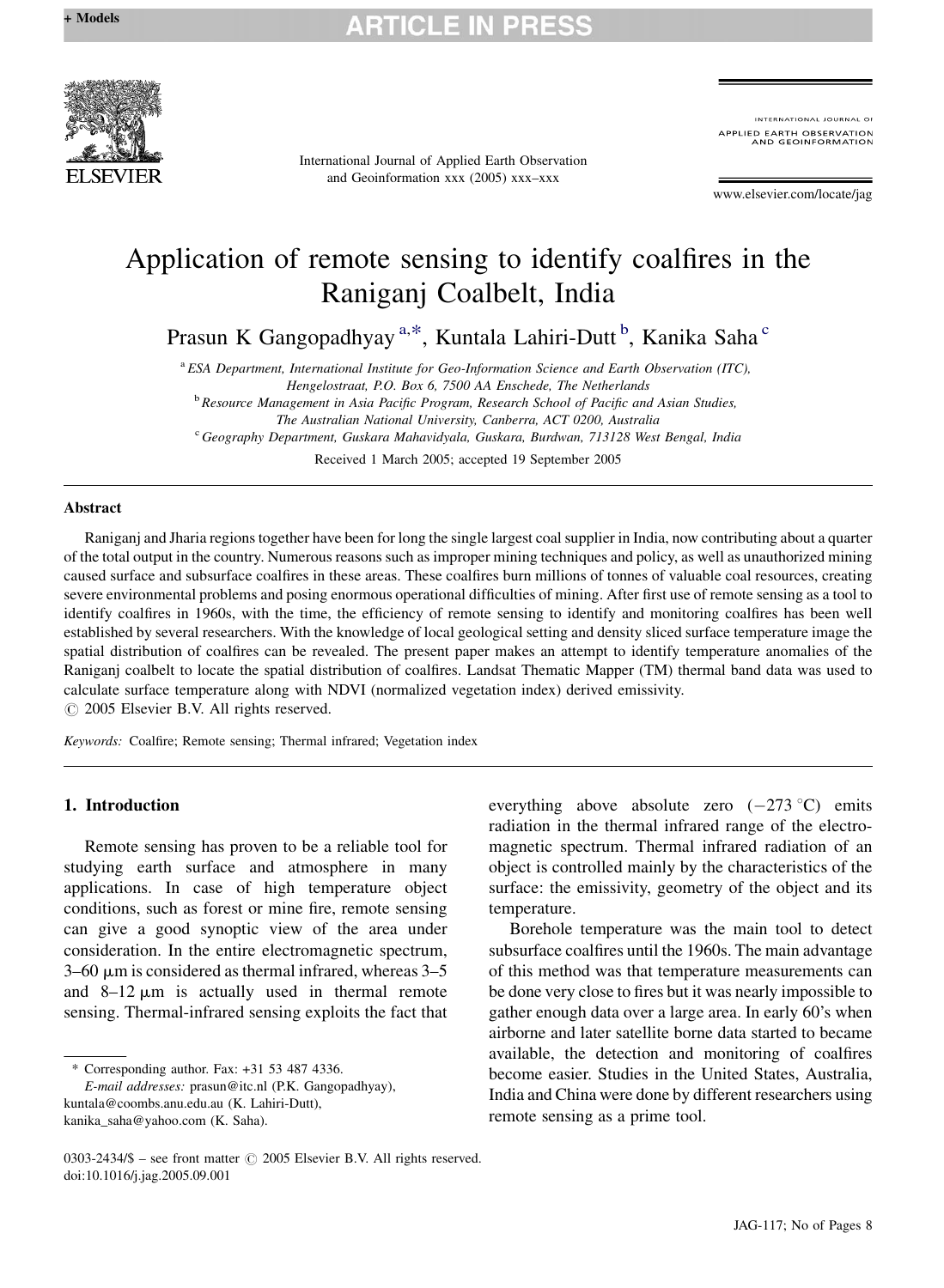## **ARTICLE IN PRESS**

As most coal producing countries, the United States also has a serious coalfire problem. Using the 'Reconofax' thermal scanner on an airborne platform, [Slavecki \(1964\)](#page-7-0), [Knuth \(1968\)](#page-6-0) and [Greene et al. \(1969\)](#page-6-0) studied fires on waste coal and subsurface coalfires in Pennsylvania.

In Australia, among the natural coalfires, the burning mountain in New South Wales is a well-known coalfire, which was discovered in 1828. Later [Ellyett and](#page-6-0) [Fleming \(1974\)](#page-6-0) estimated the age of the fire to be at least 6000 years.

In India, the Jharia coalfield, which is 250 km northwest from Kolkata (Calcutta), has severe problems of coalfire. [Cracknell and Mansor \(1992\)](#page-6-0) first used Landsat-5 TM and NOAA-9 AVHRR data and found that nigh time NOAA data was quite useful to isolate the warm areas from the background. [Reddy et al. \(1993\)](#page-7-0) used the short-wave infrared (SWIR) region of the EMR, which is covered by Landsat TM band 4, 5 and 7. Later [Prakash et al. \(1997\)](#page-7-0) used the Landsat TM TIR and SWIR bands to identify surface and subsurface fires separately.

With an enormous resource of coal, coalfire is also an immense problem in northern China. In Xinjiang and Ningxia Hui regions, several ITC (Enschede, Netherlands) researchers worked on coalfire. By using predawn airborne thermal scanner data, [Yang \(1995\)](#page-7-0) identified several coalfires in these areas, which correlated well with field observations. Later [Wan and](#page-7-0) [Zhang \(1996\)](#page-7-0) and [Zhang et al. \(1997, 1998\)](#page-7-0) carried out a detailed study in the same area. In 1996, Genderen et al. developed a method to synergistic use of remote sensing data to detect underground coalfire. By analyzing SWIR spectra of rocks, [Zhang \(1996\)](#page-7-0) could identify the burnt rocks, which is also an indication of coalfire.

Subsequently, an attempt was made to model coalfire scenarios to understand the phenomenon more effectively. This involved estimating the spread of fire using different sensors and development of a dedicated remote sensing/GIS coalfire detection monitoring system for decision making [\(Rosema et al., 2001;](#page-7-0) [Prakash and Vekerdy, 2004; Zhang et al., 2004; Voigt](#page-7-0) [et al., 2004](#page-7-0)).

Most of the aforesaid studies related to surface temperature extraction to identify coalfires from remote sensing data, were based on certain fixed emissivity value (0.95). The main reason behind this limitation was that it is not possible to obtain temperature and emissivity from passive radiometry separately because the number of unknowns is always larger than the number of measurements ([Becker, 1980\)](#page-6-0). But the knowledge of land surface emissivity is necessary to

extract more reliable temperature from (a certain) thermal infrared data. Using a single thermal band it is impossible to get such information from the available methods such as temperature emissivity separation algorithm (TES) [\(Gillespie et al., 1998\)](#page-6-0). TES method, based on ASTER data, returns a reliable land surface emissivity of an area under investigation [\(Gang](#page-6-0)[opadhyay, 2003; Gangopadhyay et al., in press](#page-6-0)). In the case of single band thermal data a possible option to extract land surface emissivity could be a classified image, in which an emissivity value for each class is assumed. However, without a very detailed knowledge of different classes of study area and a realtime (ground) data it will not be very functional [\(Dash et al., 2005\)](#page-6-0). Another functional option could be to extract land surface emissivity from NDVI that has described by many researchers [\(van de Griend and Owe, 1993; Valor](#page-7-0) [and Caselles, 1996; Sobrino and Raissouni, 2000;](#page-7-0) [Sobrino et al., 2004](#page-7-0)). The method proposed obtains the emissivity values from the NDVI considering three different cases:

- (a) NDVI  $< 0.2$ : pixels with NDVI values less than  $0.2$ are considered as bare soil,
- (b)  $NDVI > 0.5$ : in this case, the pixel is considered as mostly vegetated, and
- (c)  $0.2 < NDVI < 0.5$ : in this case, the pixel is composed by a mixture of bare soil and vegetation, and the emissivity can be calculated using the equations described by [Valor and Caselles \(1996\).](#page-7-0) The detailed methodology is described in Section [3](#page-2-0) (Methodology).

Despite the fact satellite remote sensing has established as a significant tool in the field of coalfire detection and monitoring, few constraints have not been overcome. In most cases, coalfire is a very local phenomenon and not large enough to saturate a whole pixel to appear as an anomaly in comparison to the background. The aggregated temperature of a pixel depends on the location, spread, surface type and temperature of the fire/crack and it's surrounding. With a spatial resolution of 120 m, Landsat5 TM6 is big enough to accommodate few cracks with active fire, local rocks and (sometimes) sparse vegetation. These different kinds of landcovers may have different temperature ranges to influence each other and finally appear as an anomaly or background with a certain pixel integrated temperature value. Though a comparatively higher resolution data (ASTER, ETM+), can return more reliable surface temperature because of more chance of homogenous pixel, the present research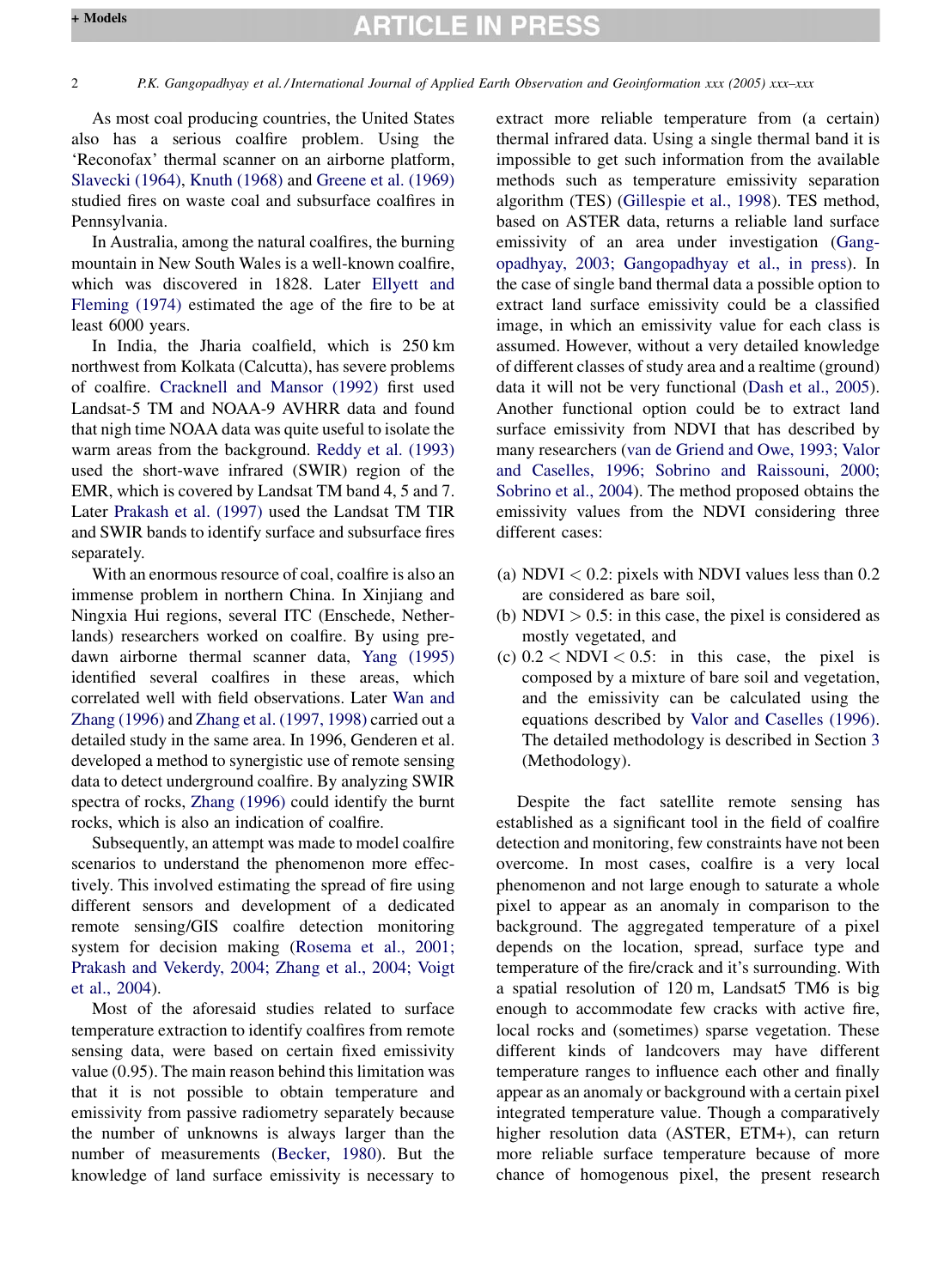<span id="page-2-0"></span>attempts to extract surface temperature anomalies related to coalfires on experimental basis using NDVI derived emissivity. This paper discusses a case study in eastern India where coalfire related anomalies were extracted qualitatively using Landsat-5 thermal data.

### 2. Study area

The Raniganj coalbelt (Fig. 1) comprises a total area of nearly  $1260 \text{ km}^2$ , and is located about  $250 \text{ km}$ northwest of Kolkata, the capital of West Bengal, an eastern state of India. The area is bounded by  $23^{\circ}33'$  and  $23^{\circ}53'$ N latitude and  $86^{\circ}37'$  and  $87^{\circ}23'E$  longitude. A major part of the Raniganj coalfield according to the Coal India Limited definition falls within Burdwan district (of West Bengal), which we have identified as our study area.

The sedimentary rock formations which comprise Raniganj coalbelt – excluding the recent and subrecent alluvial and lateritic deposits – all belong to Gondwana system which extended over a considerable portion of the southern hemisphere ([Gee, 1932\)](#page-6-0). Permocarboniferous rock formations of Talcher, Barakar, Barren measures, Raniganj and Panchet series are exposed in many places. The southern boundary is represented by a well defined fault of an immense down throw to the north [\(Blanford, 1861\)](#page-6-0). According to a recent Geological Survey of India (GSI) report, Raniganj coalbelt has second largest resource of coal (25 billion tonnes) in India [\(http://www.gsi.gov.in/indiacoal.pdf\)](http://www.gsi.gov.in/indiacoal.pdf).

### 3. Methodology

Landsat 5 Thematic Mapper (TM) bands 3, 4 and 6 acquired on 30 April 1997 (daytime) were used for the study. To identify the thermal anomalies related to coalfires, satellite and ground (or field) measurements are used. The aim of surface or ground data collection is to obtain information about geographic features and phenomena through in situ measurements to validate processed satellite data. The five major components of ground data collection are: (a) temperature, (b) geographical position, (c) attribute or surface properties, (d) spatial relationship and (e) satellite overpass time.

### 3.1. Pre-processing of Landsat TM data

To reduce the atmospheric effect of Landsat TM3 and TM4 data ATCOR2 [\(Richter, 2005](#page-7-0)) was used. As the area is characterized by a very gently undulating



Fig. 1. The study area, Raniganj Coalbelt, India.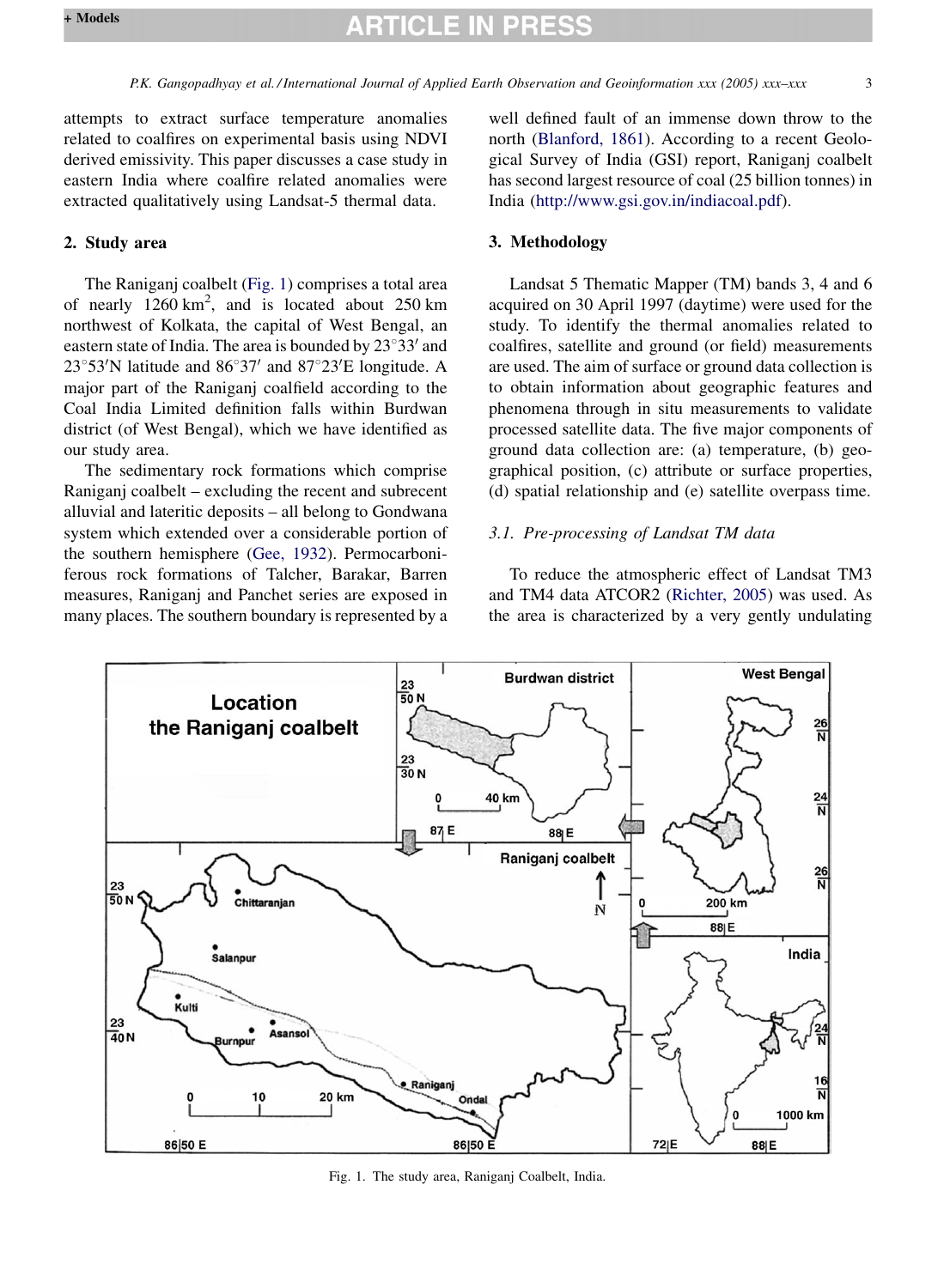## **RTICLE IN**

topography with average height of the ground level varying between 73 and 120 m, it was expected solar heating does not have much role to produce false anomalies. However, these atmospherically corrected images were used for further processing.

#### 3.2. Processing of TM data

The atmospherically corrected red and infrared bands were later used for NDVI calculation to extract surface emissivity. Thermal infrared band or TM6 of Landsat was used to extract brightness temperature by using the method described below.

The digital values of thermal band were converted to spectral radiance using the following equation [\(Mark](#page-6-0)[ham and Barker, 1986](#page-6-0))

$$
L_{\lambda} = L_{\min(\lambda)} + \frac{L_{\max(\lambda)} - L_{\min(\lambda)}}{Q_{\text{cal max}}} Q_{\text{cal}} \tag{1}
$$

where  $L_{\lambda}$  is the spectral radiance;  $L_{\min(\lambda)}$  the minimum detected spectral radiance for the scene (0.1238 mw  $\text{cm}^{-2} \text{ Sr}^{-1} \text{ }\mu\text{m}^{-1}$ );  $L_{\text{max}(\lambda)}$  the maximum detected spectral radiance for the scene (1.56 mw cm<sup>-2</sup> Sr<sup>-1</sup>  $\mu$ m<sup>-1</sup>);  $Q_{\text{cal}}$  the grey level for analysed pixel;  $Q_{\text{cal}}$  max( $\lambda$ ) the maximum grey level.

Once the spectral radiance  $(L_{\lambda})$  for TM band 6 is computed, it is possible to calculate radiant temperature directly by the following equation:

$$
T_{\rm R} = \frac{K_2}{\ln\left(\left(K_1/L_\lambda\right) + 1\right)}\tag{2}
$$

where  $T_R$  is the radiant temperature (K);  $L_\lambda$  the spectral radiance (mw cm<sup>-2</sup> sert<sup>-1</sup>  $\mu$ m<sup>-1</sup>);  $K_1$  the calibration constant (60.776 mw cm<sup>-2</sup> Sr<sup>-1</sup>  $\mu$ m<sup>-1</sup>);  $K_2$  the calibration constant (1260.56 K).

To enhance the vegetation characteristics over an area under consideration, the vegetation index is widely used in many applications. One of the most common vegetation indices is NDVI, which can be calculated as

$$
NDVI = \frac{(\rho_2 - \rho_1)}{(\rho_2 + \rho_1)}
$$
\n(3)

where  $\rho_2$  is the spectral reflectance measured in NIR band (TM 4);  $\rho_1$  the spectral reflectance measured in red band (TM 3). To calculate the emissivity it is necessary to calculate NDVI of a mixed pixel. Considering a mixed pixel of TM6 in which vegetation has occupied an area  $P_v$  and soil occupied  $(1 - P_v)$  (Fig. 2), the NDVI becomes ([Valor and Caselles, 1996\)](#page-7-0)

$$
i = i_{v} P_{v} + i_{g} (1 - P_{v})
$$
\n(4)



Fig. 2. A mixed pixel of TM6 in which vegetation has occupied an area  $P_v$  and soil occupied  $(1 - P_v)$ .

where  $i$  is the NDVI value of the mixed pixel, and  $i_{v}$  and  $i_g$  are the values of the vegetation and ground.

The value of i (NDVI of a mixed pixel) is calculated through the satellite data using the following equation:

$$
P_{\rm v} = \frac{1 - (i/i_{\rm g})}{(1 - (i/i_{\rm g})) - \kappa(1 - (i/i_{\rm v}))}
$$
(5)

where i is the NDVI value of mixed pixel;  $i_v$  is the NDVI value of pure vegetation;  $i_g$  is the NDVI value of pure soil and

$$
\kappa = \frac{\rho_{2v} - \rho_{1v}}{\rho_{2g} - \rho_{1g}}
$$
(6)

where  $\rho_{1v}$  and  $\rho_{2v}$  are reflectance values of vegetation in red and NIR;  $\rho_{1g}$  and  $\rho_{2g}$  are reflectance values of soil in red and NIR.

The emissivity values were calculated using the following equation [\(van de Griend and Owe, 1993](#page-7-0)):

$$
\varepsilon = a + b \ln(i) \tag{7}
$$

With a correlation coefficient of 0.941 with  $a = 1.0094$  and  $b = 0.047$  at a 0.01 level of significance.

From the radiant temperature  $T_R$  can be converted into kinetic temperature  $(T_R)$  using

$$
T_{\rm R} = \varepsilon^{1/4} T_{\rm K} \tag{8}
$$

where  $T_R$  is the radiant temperature (K);  $\varepsilon$  the spectral emissivity;  $T_K$  the kinetic temperature (K).

The digital values Landsat-5, TM6 have been converted into kinetic temperature using the above equations. Then applying suitable corrections, land surface temperature mapping has been done and the locations of the mine fires were identified.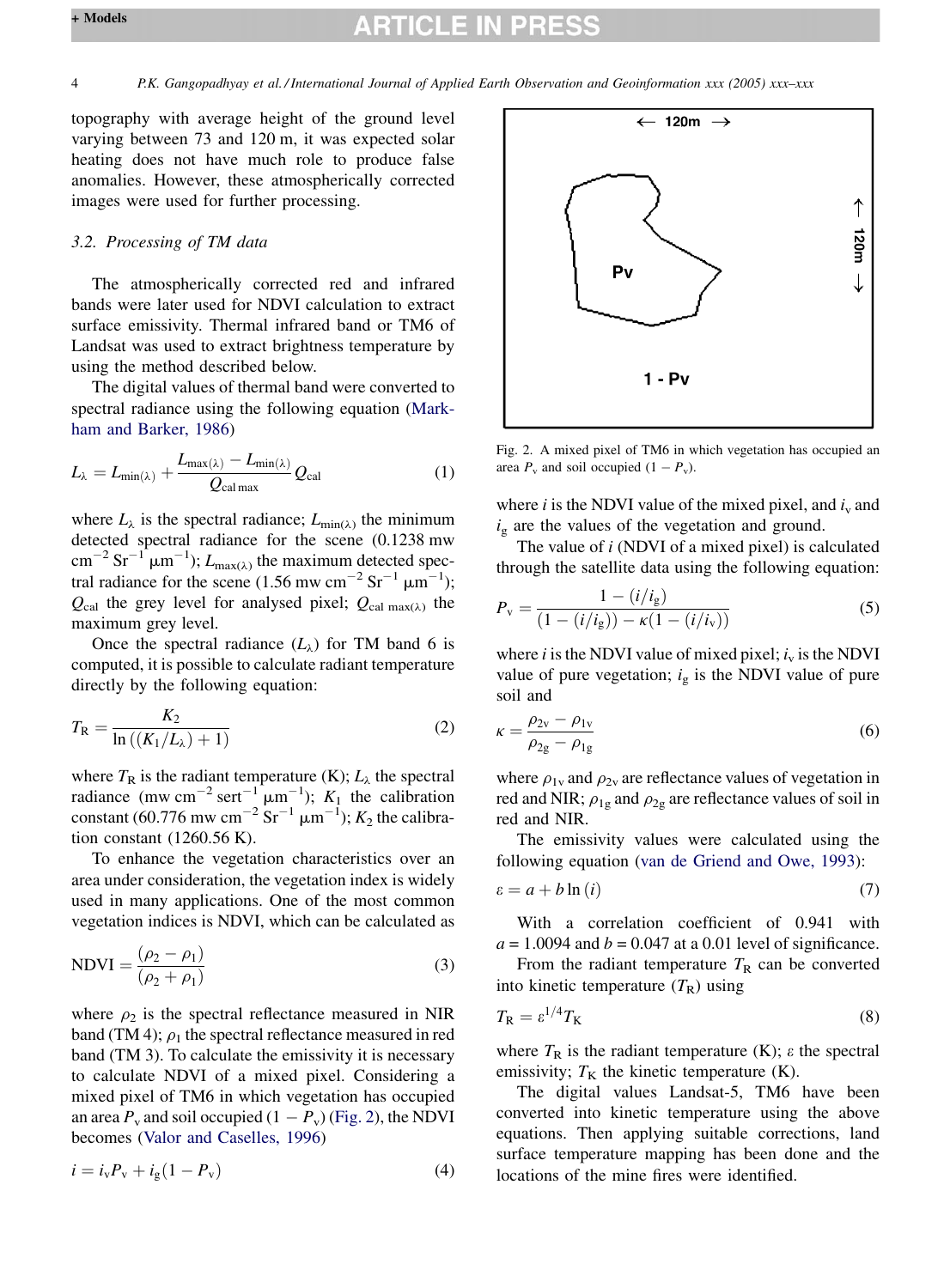<span id="page-4-0"></span>



The isothermal zonation on the basis of temperature gradient has been done. The temperature of different landcover types was found to be in close agreement with the ground realities as observed in the field and satellite data.

## 3.3. Field based methods

To estimate the temperature of different surfaces and crack/fires a handheld Raytek radiant thermometer was used. This instrument operates in a wide region of temperature  $(-32 \text{ to } 760 \degree \text{C})$ , spectral coverage  $(8-14 \mu m)$  and the emissivity can be defined with a precision of 0.01. A laser pointer makes it easy to point on a particular object from a distance. Most measurements were recorded along the cracks from a typical distance of  $\sim$ 1 m except for some inaccessible areas. In those cases the measurements were recoded from a distance of  $\sim$ 5 m. With an accuracy of  $\pm 1$  °C (in the range of 23–760 °C) it was the best available instrument during fieldwork. It should be noted that the Raytek instrument has an operating window of  $8-14 \mu m$ , whereas band TM6 is located in the range of  $10.40-12.50 \mu m$ . Due to this difference in operating region of EMR, some errors are expected.



Fig. 4. Smoke is coming out from a crack from a shallow coalfire on the surface that is partially subsided.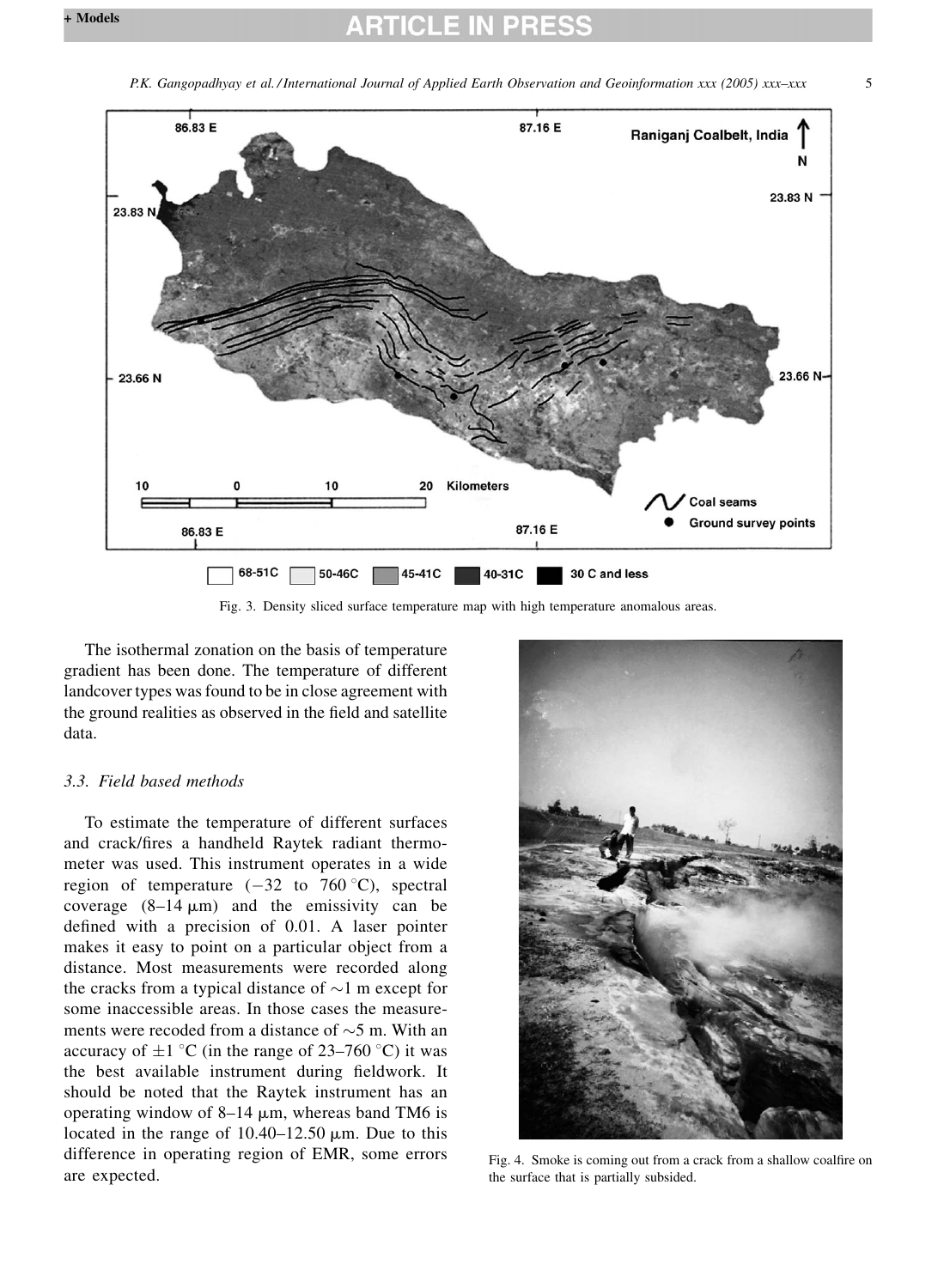## **ARTICLE IN PRES**

#### <span id="page-5-0"></span>4. Results and discussions

Landsat TM recorded on 30 April 1997 of Raniganj coalbelt and surrounding area was used for the present study. In raw data itself, there was a good contrast between suspected coalfire area and the surroundings. After processing the thermal data, some point measurements were done in a nearby water reservoir (located north-west of study area) which has relatively homogenous pixels, for validation purpose. The surface temperature and density sliced image ([Fig. 3](#page-4-0)) of the study area displays the different zone of temperatures. The density sliced image shows five temperature zones, four of them are in different grey tones that represents  $68-51$ ,  $50-46$ ,  $45-41$ ,  $40-30$ ,  $29-15$  °C, respectively. The bright white patches near Raniganj ([Figs. 1 and 3](#page-2-0)) show high temperature events due to surface and subsurface coalfires. The total area can be grouped into five categories (based on ground observations):

- 1. areas of prominent temperature anomalies, coloured in white
- 2. areas of heat flow from those anomalies and habitation, coloured in light grey,
- 3. surrounding areas, coloured in medium grey,
- 4. vegetated/agricultural land, coloured in dark grey, and
- 5. water bodies, swamps, coloured in black.

Over water surface the temperature was found to be  $12-22$  °C whereas the temperature over vegetation was found to be in the range of  $21-26$  °C including agricultural and dense vegetation cover. This is because vegetation tries to attain equilibrium with the air temperature ([Metzier and Malila, 1985\)](#page-6-0). The temperatures of barren and fallow lands with sparse vegetation were found in the range between 29 and  $38 °C$ , but in some absolutely open bare soil and coal spoil dumps displays higher temperature  $(+40\degree C)$ . Over the settlements the temperatures were found in the range of  $28-34$  °C. The temperatures on the overburden dumps of the open cast mines were found to be between 28 and 32  $\degree$ C and inside the mine between 35 and 38  $^{\circ}$ C. The maximum temperature was observed over the coal seams, which extends from east to west. The temperatures over the coal seams at some places are more than  $50^{\circ}$ C. In some places the temperature was found to be as high as 68 °C ([Fig. 4](#page-4-0)).



Fig. 5. Location of surface coalfires in relation to local geological settings and ground knowledge.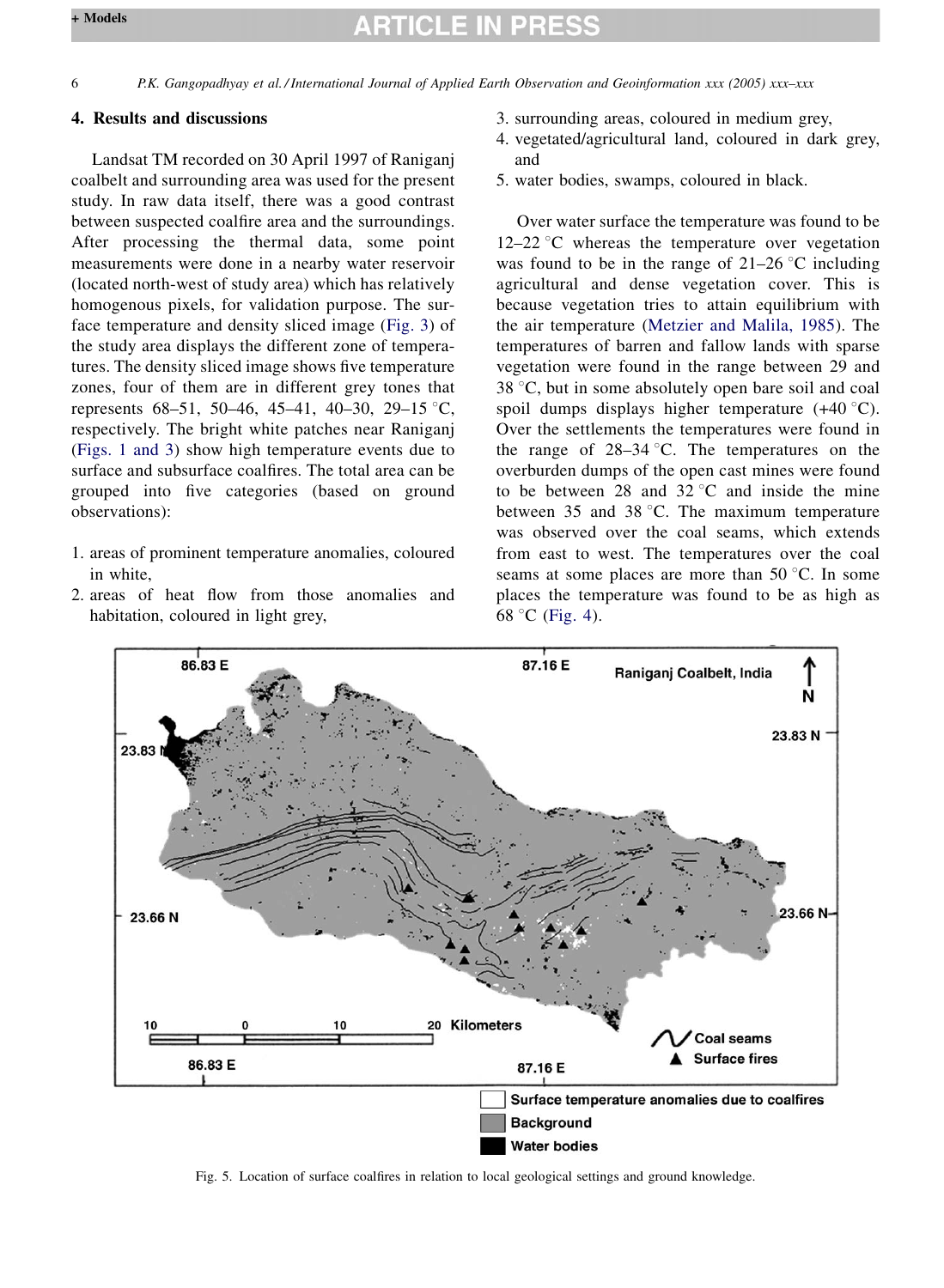<span id="page-6-0"></span>It is known that TM6 saturates at  $68^{\circ}$ C ([Rothery](#page-7-0) [et al., 1998\)](#page-7-0). In this study the pixels with saturation temperature are assumed to be the surface coalfire. The possible other hotspots such as chimney of factories were identified during the ground truth survey and with help of Survey of India topographical sheets. Those were eliminated from further processing. The final surface temperature map shows the surface coalfire affected areas [\(Fig. 5](#page-5-0)) in relation to local geological setting and ground information.

Emissivity is not only a factor affecting the accuracy of satellite temperature data, but also depends on the local atmospheric condition. However, in the present research, the thermal channel data was used without any atmospheric correction because during primary validation it was found the temperature difference between processed data and ground truth is very close  $(\pm 2^{\circ}C)$  in a homogeneous area like water reservoir.

### 5. Conclusions

Since 1960s remote sensing has been used as a reliable tool for coalfire detection and monitoring. The present study shows that Landsat-5 thermal remote sensing image can reveal the surface temperature anomalies effectively for quantitative study of coalfire. But in some cases, inaccurate pixel integrated temperatures are expected because of mixing of high temperature events (coalfires) and background, which is a major drawback of low resolution data. Furthermore, a good knowledge of local geology can interpret and differentiate the coalfire induced anomalies more accurately from some low thermal inertia rocks which can appear as a false anomaly due to fast solar heating. The results also shows use of NDVI derived emissivity can return a more reliable surface temperature rather than use of a fixed emissivity for all types of landcover. However, it should be noted that vegetation type, water content of leaf and view angle can influence the expected result. Though in a mining area like Raniganj coalbelt where average height is between 73 and 120 m, solar heating does not play an important role to produce false anomalies, still some overburden dumps of opencast mines with low thermal inertia rocks and coaldust can appear as false anomalies. To eliminate solar heating related false anomalies DEM correction (Dymond and Shepherd, 1999) is a well established method. But in a very active mining area like Raniganj, where topography changes rapidly with mining activity, DEM correction is not feasible because of nonavailability of terrain model during time of satellite acquisition.

#### Acknowledgements

The authors would like to thank Dr. P.S. Roy, NRSA, India, Dr. A. Prakash UAF, GI, USA Professor J.L. van Genderen and Dr. P. van Dijk, ITC, The Netherlands, for their contributions in this study. Also, the authors also duly acknowledge the critical comments from reviewers that have helped to improve this paper.

#### References

- Becker, F., 1980. In: Fraysse, G. (Ed.), Remote Sensing Applications in Agriculture and Hydrology. Balkema.
- Blanford, W.M., 1861. On the geological structures and relation of the Raniganj coalfield, Bengal. Memoirs of the Geographical Survey of India, vol. 8, Part I. .
- Cracknell, A.P., Mansor, S.B., 1992. Detection off sub-surface coal fires using Landsat Thematic Mapper data. Int. Arch. Photogr. Rem. Sens. 29 (b7), 750–753.
- Dash, P., Gfttsche, F.-M., Olesen, F.-S., Fischer, H., 2005. Separating surface emissivity and temperature using two-channel spectral indices and emissivity composites and comparison with a vegetation fraction method. Rem. Sens. Environ. 96,  $1 - 17$ .
- Dymond, J.R., Shepherd, J.D., 1999. Correction of the topographic effect in remote sensing. IEEE Trans. Geosci. Rem. Sens. 37, 2618–2620.
- Ellyett, C.D., Fleming, A.W., 1974. Thermal infrared imagery of the burning mountain coalfire. Rem. Sens. Environ. 3, 79–86.
- Gangopadhyay, P.K., 2003. Coalfire detection and monitoring in Northern China: A multi-spectral and multi-sensor TIR approach. M.Sc. Thesis, ITC, Enschede, The Netherlands.
- Gangopadhyay, P.K., Maathuis, B., van dijk, P., in press. ASTER derived emissivity and coalfire related surface temperature anomaly: a case study in Wuda, North China. Int. J. Rem. Sens.
- Gee, E.R., 1932. Memoirs of the Geological Survey of India, The geology and coal resources of the Raniganj Coalfield, Part I (Gee, I.B.).
- Gillespie, A.R., Rokugawa, S., Hook, S., Matsunaga, T., Kahle, A.B., 1998. A temperature and emissivity separation algorithm for advanced spaceborne thermal emission and reflection radiometer (ASTER) images. IEEE Trans. Geosci. Rem. Sens. 36, 1113– 1126.
- Greene, G.W., Moxham, R.M., Harvey, A.H., 1969. Aaerial infrared surveys and borehole temperature measurements of coal mine fires in Pennsylvania. In: Proceedings of the Sixth International ERIM Symposium on Remote Sensing Environment, University of Michigan, USA, 13–16 October, pp. 517– 525.
- Knuth, W.M., 1968. Using an airborne infrared imaging system to locate subsurface coal fires, in Culm banks. Proc. Pennsylvania Acad. Sci. U.S.A. 42.
- Markham, B.L., Barker, J.L., 1986. Landsat MSS and TM post calibration dynamic ranges, exoatmospheric reflectance and atsatellite temperatures. EOSAT Landsat Technical Notes 1. Earth Observation Satellite Co., Lanham, Maryland, EOSAT, USA, pp. 3–8.
- Metzier, M.C., Malila, W.A., 1985. Characterization and comparison of Landsat 4 and Landsat 5 Thematic Mapper data. Photogr. Eng. Rem. Sens. 15, 1315–1330.